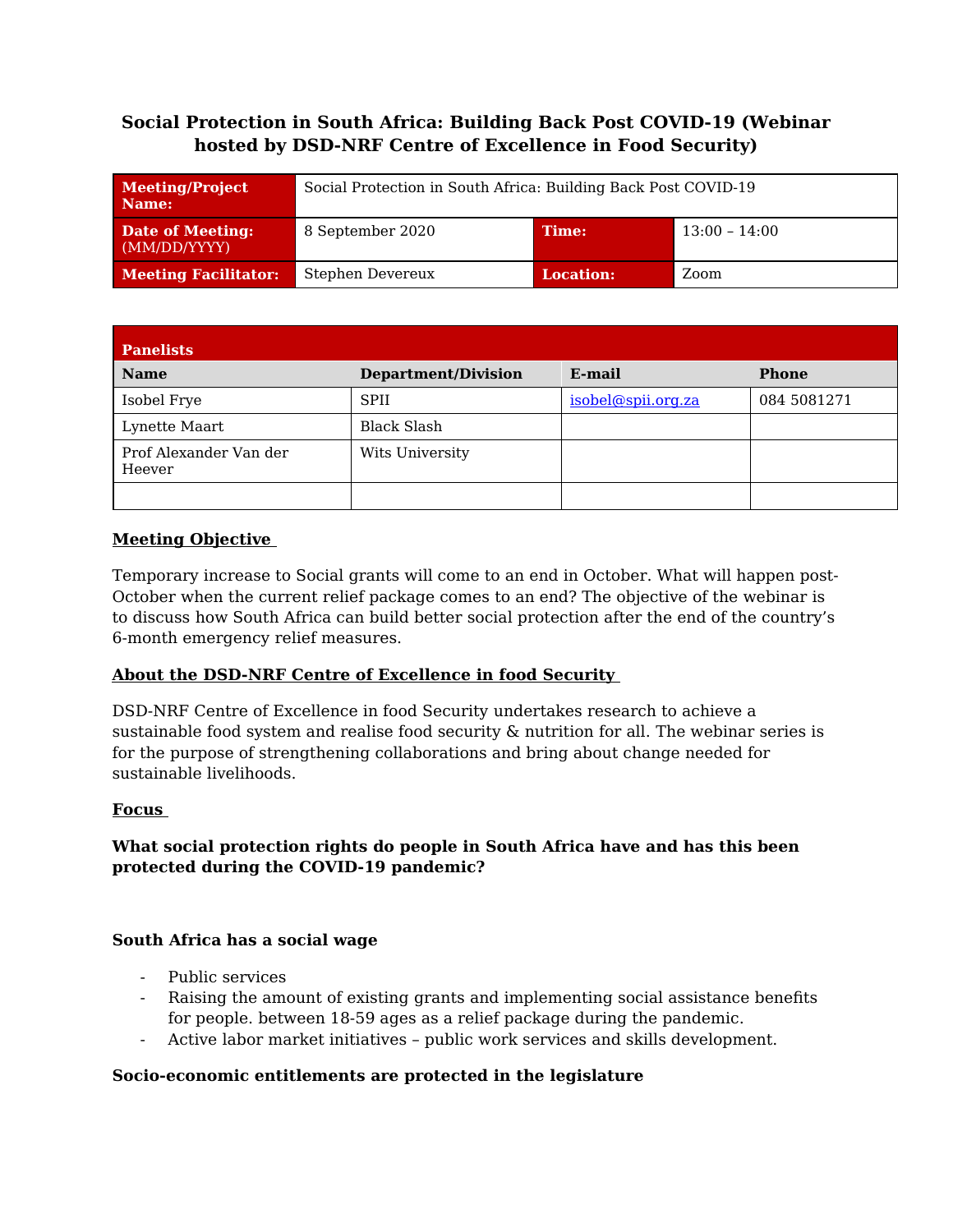- Section 27 of the Constitution makes provision for adequate food and water. Our constitution guarantees rights for all in South Africa.
- However, there are structural weaknesses in policies that excludes people from accessing social assistance – we have structural winners and losers and we need interventions to ensure social assistance is accessible to all.
- We do not have a formal definition of social protection and no policy framework has been developed around that.

### **What has the COVID-19 crisis revealed?**

- The pandemic has identified the gap in social protection for people between 18-59 years. This is worrying considering the high levels of poverty and unemploymentthis was evident with the long queues for food parcels and the COVID-19 Social Relief of Distress grants.
- The UIF System needs to be reviewed- no integrated system for income support and to transition people from one employment to another.
- SASSA is poorly managed!
- Food parcel distribution was an absolute catastrophe.
- Absence of a proper functioning administrative system. Social protection is not designed to respond to crises, but it should be ongoing to provide more general support to people.
- Government cannot achieve social protection overnight- COVID-19 revealed little forward planning at national level.
- There is poor engagement with the citizens as we have no clear definition of what our social protection rights are.

#### **How well were the government interventions implemented to provide social relief?**

- Government introduced two new grants- the care-givers grants and the COVID-19 Social Relief of Distress grants. Additionally, there were top-ups to existing grants.

#### **Major challenges**

These grants are inadequate as they do not cover basic supplies people need to have a decent standard of living- R1200 per month would be a good start to cover basic needs.

- Access to SASSA has been a serious challenge-long travel time, long queues.
- Outdated database.
- Automated response messages sent to grant applicants.
- Problems with eligibility criteria- those who received income in the last 18 months were not eligible.
- Social Relief of Distress grant is just a starting point but not a coherent solution to provide income support to unemployed working age people.
- We urgently need social assistance for the unemployed.
- The care giver's grant should be a permanent component to compliment the Child Support Grant.